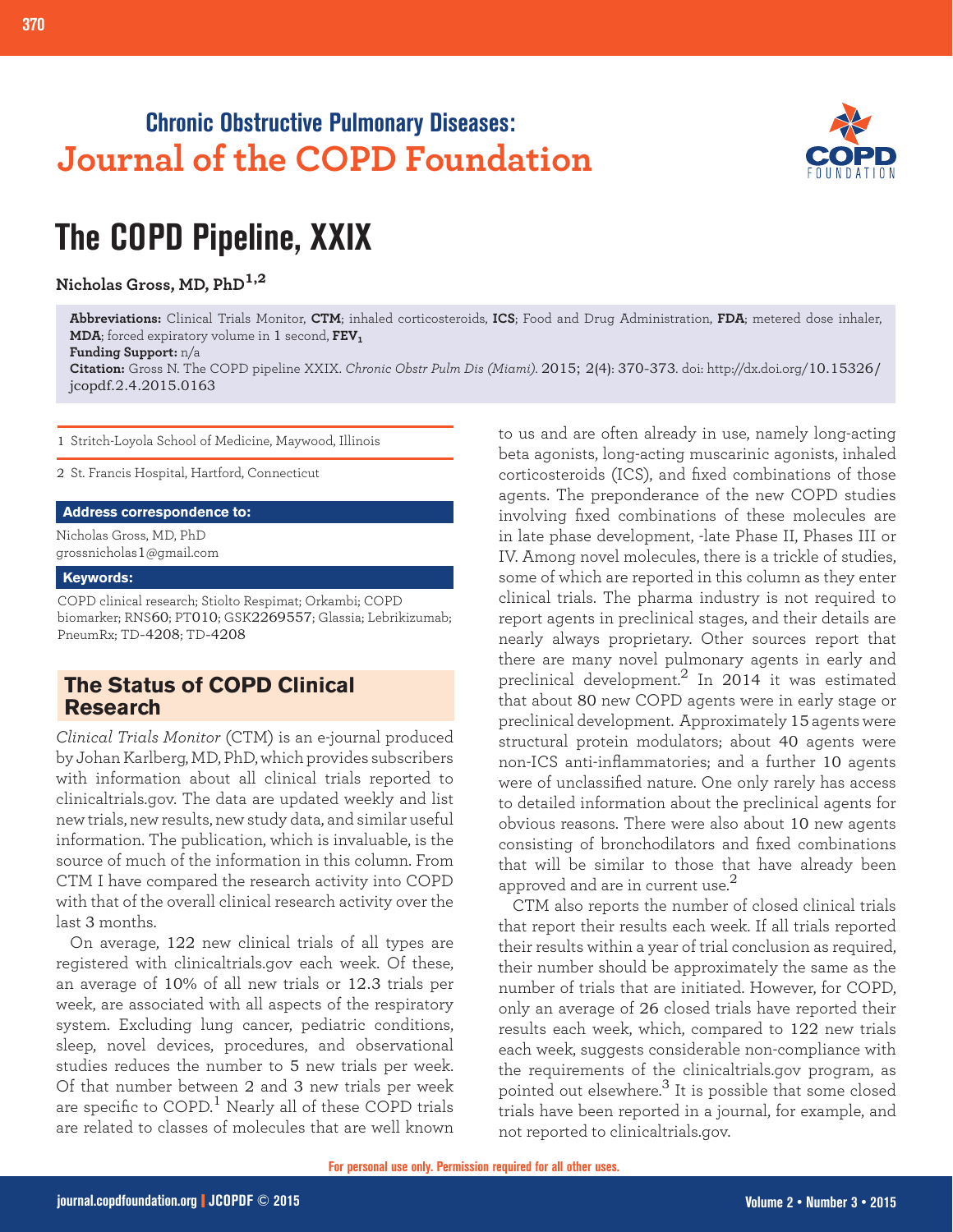## **Food and Drug Administration Approvals**

Fifty-nine Food and Drug Administration (FDA) approvals were announced for the first 8 months of 2015, a record.<sup>4</sup> Infectious diseases topped the list with 7 approvals; cardiology, family medicine and oncology received 6 each; gastroenterology, immunology, and pediatrics received 4 approvals each. Pulmonary received 2 approvals. Stiolto Respimat (tiotropium bromide and olodaterol), by Boehringer Ingelheim, was approved for the maintenance of COPD. Orkambi (lumacaftor-ivacaftor combination) by Vertex Pharmaceuticals, was approved for the treatment of cystic fibrosis. Among other approvals was one included for "fat below the chin." (How far below, one wonders).

## **Two Head-to-Head Trials**

In what may be the first of its kind, Novartis has initiated 2 trials comparing its glycopyrronium-indacaterol fixed combination DPI (QVA149) with GlaxoSmithKline's umeclidinium-vilanterol fixed combination DPI (Anoro®); NCT02487446 and NCT02487498. This will be a "multi-center, randomized, double-blind, doubledummy, [placebo controlled], 2-period cross-over study." Participants will be 354 patients with moderate to severe COPD. The primary outcome will be "non-inferiority of QVA149 compared to umeclidinium/vilanterol in terms of (forced expiratory volume in 1 second)  $FEV<sub>1</sub> AUC0-$ 24h."<sup>5</sup> *(It is possible that NCT02487446 is a reporting error, as no information about it has been received by clinicaltrials.gov for more than 2 years).*

## **COPD Biomarker Assay**

RespiVert, (recently acquired by Janssen Biotech) has an interest in identifying small molecules that are biomarkers of major diseases including COPD and asthma. A trial in COPD (NCT02490358) plans to obtain sputum from 60 individuals in 3 arms: healthy smokers, COPD smokers, and COPD ex-smokers. The nature of the biomarker(s) is not stated. In a recent publication,<sup>6</sup> it appears the company has patents for 4 multikinase inhibitors so one assumes the present trial will be assaying one or more of these agents for development as a biomarker for COPD.

## **RNS60**

RNS60 is a "therapeutic saline containing highly potent charge-stabilized nanostructures that decrease inflammation and cell death."7 Claimed to have antiinflammatory properties providing an entirely new approach, RNS60 is also being developed for asthma and some other diseases with inflammatory features. The sponsors, Revalesio, provide information about the agent, its mechanism of action and its claimed benefits on their website.<sup>8</sup>

# **Pearl's Triple PT010**

Pearl's Triple PT010 is a fixed combination of budesonide, glycopyrrolate and formoterol to be delivered by a metered dose inhaler (MDI). In a randomized, doubleblind, parallel-group, 24-week trial the agent will be compared to pairs of its components and Symbicort® Turbuhaler®. The participants will have moderate to very severe COPD (NCT02536508). A total of 1800 enrollees are predicted.<sup>9</sup> It is not stated whether the trial is Phase II or III. One wonders how Pearl will negotiate the FDA's "combination rule" that requires that each component must be shown to make a contribution to the combination. The rule implies that dose responses must be determined for each component *in the presence of* the other components. This is difficult enough for 2 component combinations and exponentially more demanding for a triple.

## **GSK2269557**

This is a selective PI3K<sub>8</sub> inhibitor being developed by GlaxoSmithKline. The agent has been in several Phase I and II studies for acute exacerbations of COPD and asthma. "The purpose of the study (NCT02522299) is to evaluate specific alterations in immune cell mechanisms related to neutrophil function as detected by PI3Kdelta-dependent changes in messenger ribonucleic acid extracted from induced sputum in patients experiencing an exacerbation of COPD, with or without treatment with the agent. The efficacy of treatment with GSK2269557 will also be measured using functional respiratory imaging and spirometry."<sup>10</sup>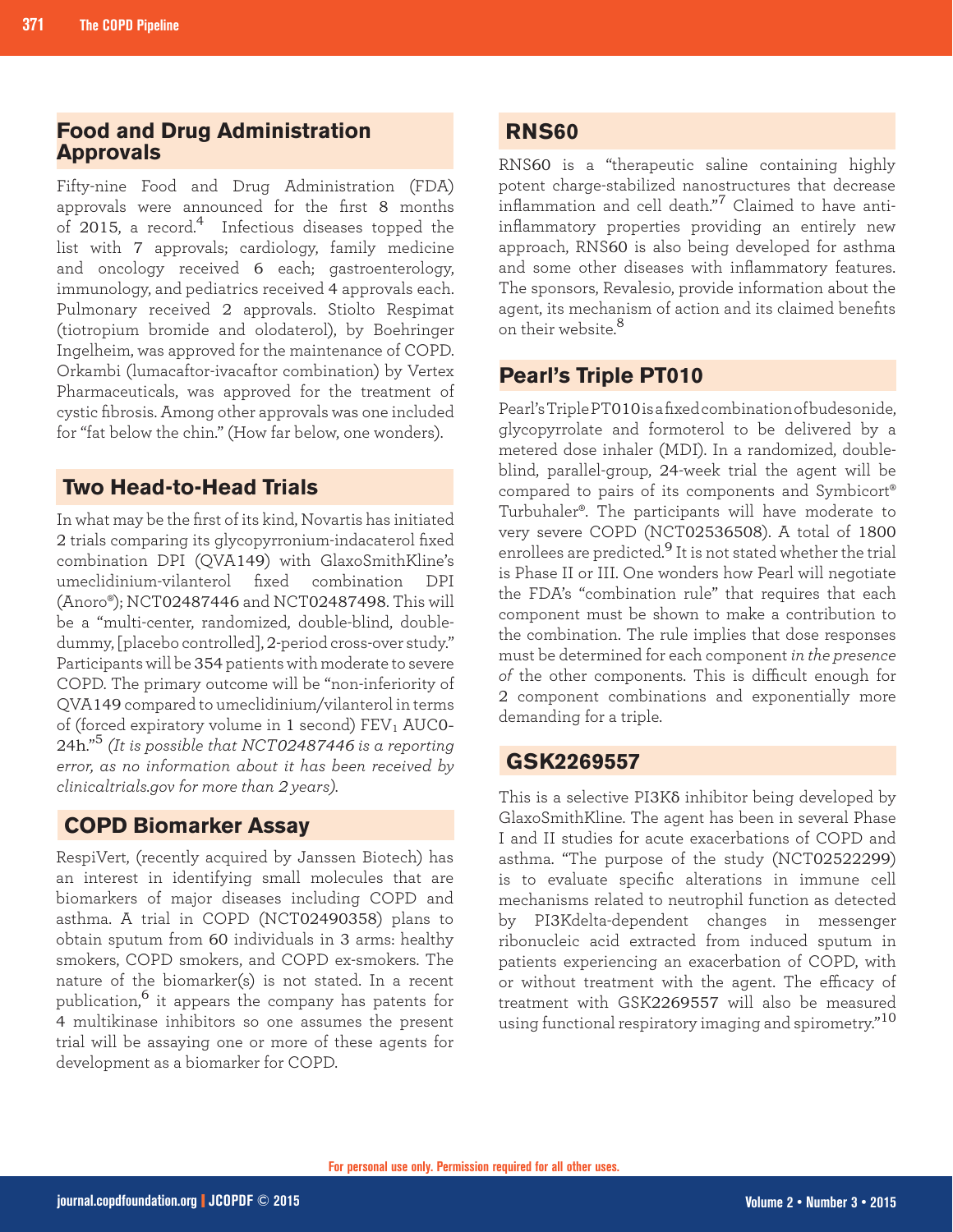# **GLASSIA**

GLASSIA Kamada's flagship product, Aralast, is an alpha-1 proteinase inhibitor that is about to commence a Phase III/IV trial, NCT02525861. "The purpose of the study is two-fold: (1) to further evaluate the safety and potential immunogenicity of Glassia following IV administration via in-line filtration; and, (2) to assess the effects of Glassia augmentation therapy on the levels of A1PI and various biomarkers in the epithelial lining fluid following intravenous administration at a dosage of 60 mg/kg body weight /week for 25 weeks in subjects with emphysema due to congenital A1PI deficiency."<sup>11</sup>

## **Lebrikizumab**

Lebrikizumab is an injectable anti-IL-13 agent being developed by Hoffman-Laroche. It has been through a number of trials for severe asthma, atopic dermatitis and idiopathic pulmonary fibrosis. The present study (NCT02546700) is a Phase II placebo-controlled study in patients with severe COPD, the primary endpoint being the change from baseline in pre-bronchodilator FEV<sub>1</sub> after 24 weeks.<sup>12</sup>

## **PneumRx**

PneumRx, the company that makes the coil for volume reduction in emphysematous COPD, has initiated a further clinical trial. Its purpose is "to advance the understanding of the mechanism of action of the CE marked RePneu Coil by observing changes in lung physiology and cardiac performance in patients with emphysema treated with the RePneu Coils" NCT02499380. <sup>13</sup> The device has been approved by the European Medicines Agency in Europe but not by the FDA. The trial will be conducted entirely in Germany.

#### **TD-4208**

TD-4208 is a long-acting muscarinic agonist being developed by Theravance. Delivery will be by nebulization. A Phase III trial has just begun (NCT02512510). It will be a 12-week placebocontrolled study of 2 active doses in individuals with moderate to very severe COPD. The primary outcome will be lung function not further described.<sup>14</sup> One presumes that this drug, if it performs well, will be taken over by GlaxoSmithKline, as were Theravance's (now

GSK961081) and their "closed triple" (Fluticasone/ Umeclidinium/ Vilanterol).

## **A Switching Study**

A switching study will examine the effect (trough level) of switching patients who have been receiving b.i.d. Symbicort® to o.d. QVA149 (indacaterol/glycopyronium) (NCT02516592). The primary outcome will be trough FEV<sub>1</sub> level 12 weeks after the switch.<sup>15</sup>

#### **Acknowledgement**

Many of the items in this report are due to the generous support of Clinical Trials Magnifier Weekly.